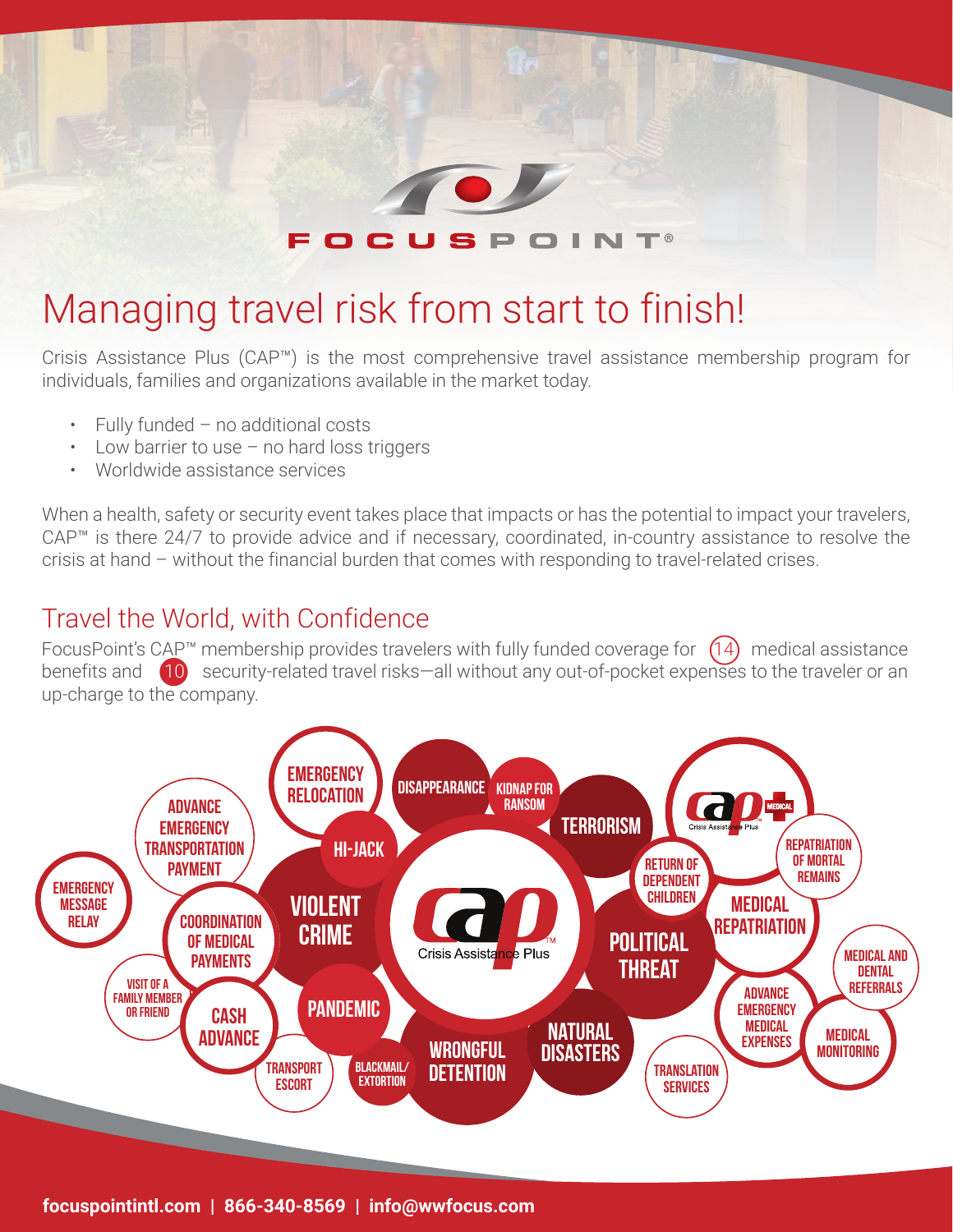# What You Get With...



#### CAP™

CAP™ provides time sensitive advice and coordinated, in-country assistance for the following ten (10) different types of travel risks that directly impact, or have the potential to impact the member during travel:

- Violent Crime
- Political Threat
- Terrorism
- Hi-Jack
- Disappearance Search & Rescue
- Blackmail and Extortion
- Wrongful Detention
- Kidnapping
- Natural Disasters
- Pandemic



#### CAP™ Medical

CAP™ Membership Medical Assistance benefits include:

- Emergency Relocation
- Home Hospital of Choice Medical Repatriation
- Repatriation of Mortal Remains
- Medical and Dental Referrals
- Advance of Emergency Medical Expenses
- Medical Monitoring
- Translation Services
- Emergency Message Relay
- Cash Advance
- Visit of a Family Member or Friend
- Return of Dependent Children
- Transport Escort
- Coordination/Assistance with Medical Payments
- Advance of Payment of Expenses pertaining to Emergency Transportation Services



### CAP™ Travel Risk Portal

#### Duty of Care Starts Here

The CAP™ Travel Risk Portal provides business travelers with the necessary tools and information to stay vigilant, informed, and prepared. Should a disturbing travel alert be posted on the CAP™ Travel Risk Portal, a member's corporate support team can contact affected travelers to make sure they avoid dangerous terrain not included on their original itinerary. Should the traveler be faced with an emergency, one call to the CAP™ Crisis Response Center—the traveler's personal 911—activates immediate global assistance.

- Itinerary based travel tracking with geo specific TMC integration
- Mass communication tools synced with phones, email & SMS
- Country specific travel insights & point-in-time geographic threat profiles
- Travel guides, pre-trip destination reports, & global dialing codes

*\*powered by e-Travel Alerts*